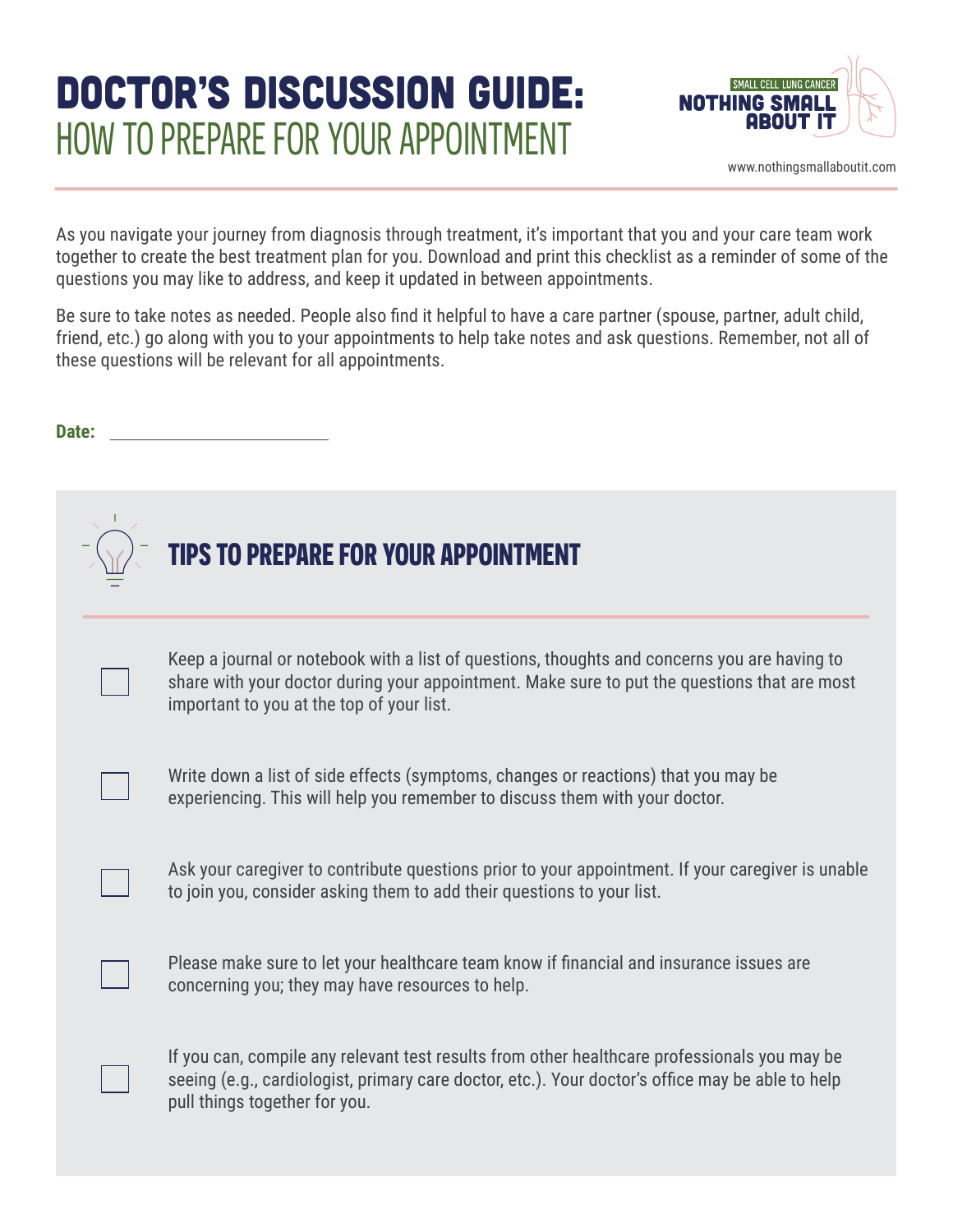

### **TIPS TO PREPARE FOR YOUR APPOINTMENT** (continued)

Determine travel arrangements to and from your appointment and consider inviting your caregiver, a family member or friend to join you for support and to take notes. Please note: due to COVID-19, there may be restrictions against having additional family members present.

Based on the distance of your doctor's office and the duration of your appointment, consider bringing any necessary medication, snacks or water with you that you may need to take during a specific timeframe.

Bring this discussion list, a notebook and a pen to write down notes from your conversation.

It can be difficult to recall every detail of your conversation with the doctor. Ask in advance for permission to record your conversation with the doctor on a smartphone. Be prepared in advance to set this up and make sure your device is recording properly at the start of your appointment.

Once your doctor visit is over, take some time to talk about how the appointment went with your care partner or family member. Good places to have this talk include the doctor's waiting room or in your car before leaving the parking lot.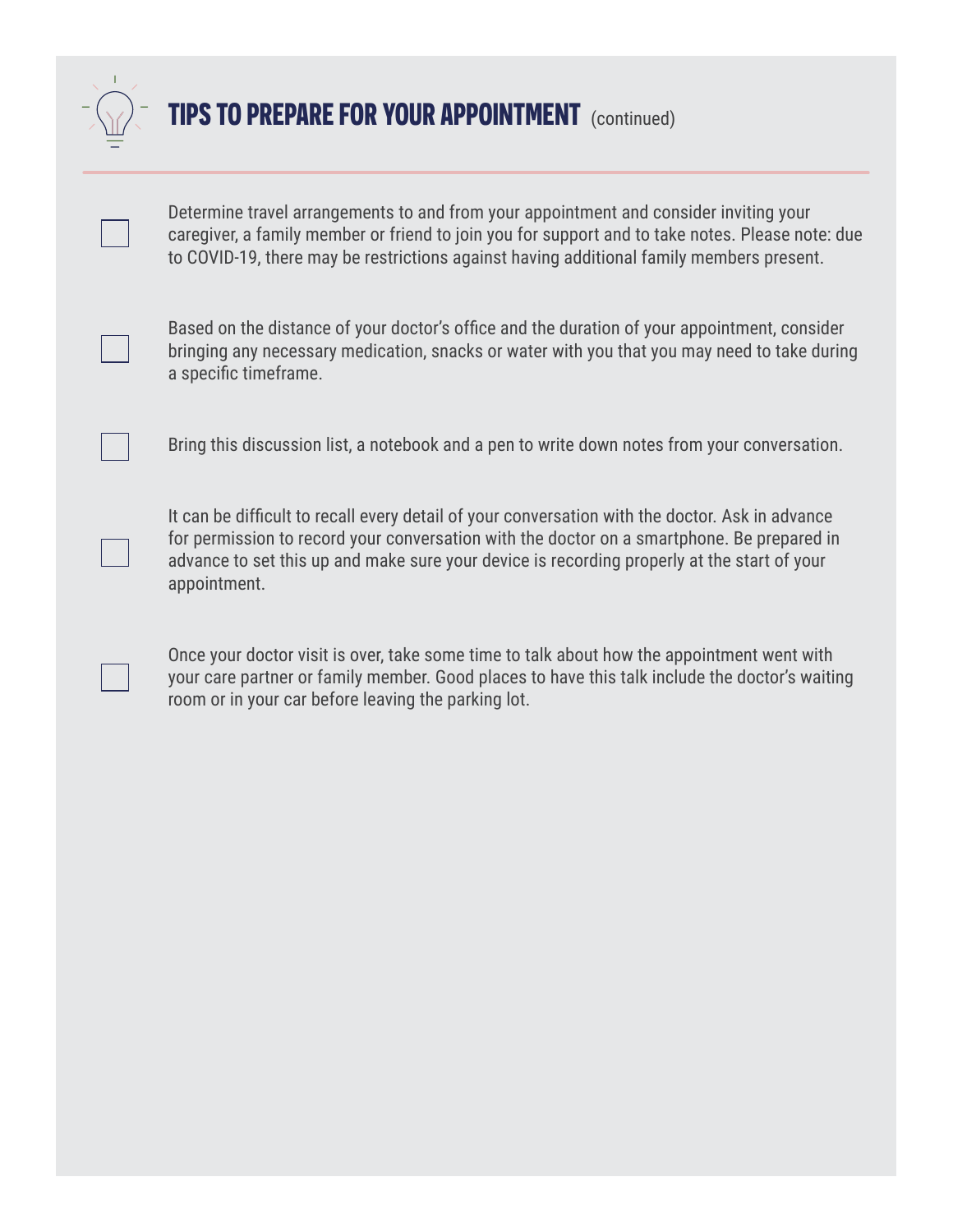| <b>DIAGNOSIS</b>                                                                                                    |
|---------------------------------------------------------------------------------------------------------------------|
| What is SCLC? What symptoms should I expect?<br><u> 1980 - Andrea Station Barbara, amerikan personal (h. 1980).</u> |
|                                                                                                                     |
|                                                                                                                     |
|                                                                                                                     |
|                                                                                                                     |
|                                                                                                                     |
| What are some important things to know about my diagnosis? ______________________                                   |
|                                                                                                                     |
|                                                                                                                     |
| Will I need any testing done before or during my treatment? If so, how often?                                       |
|                                                                                                                     |
|                                                                                                                     |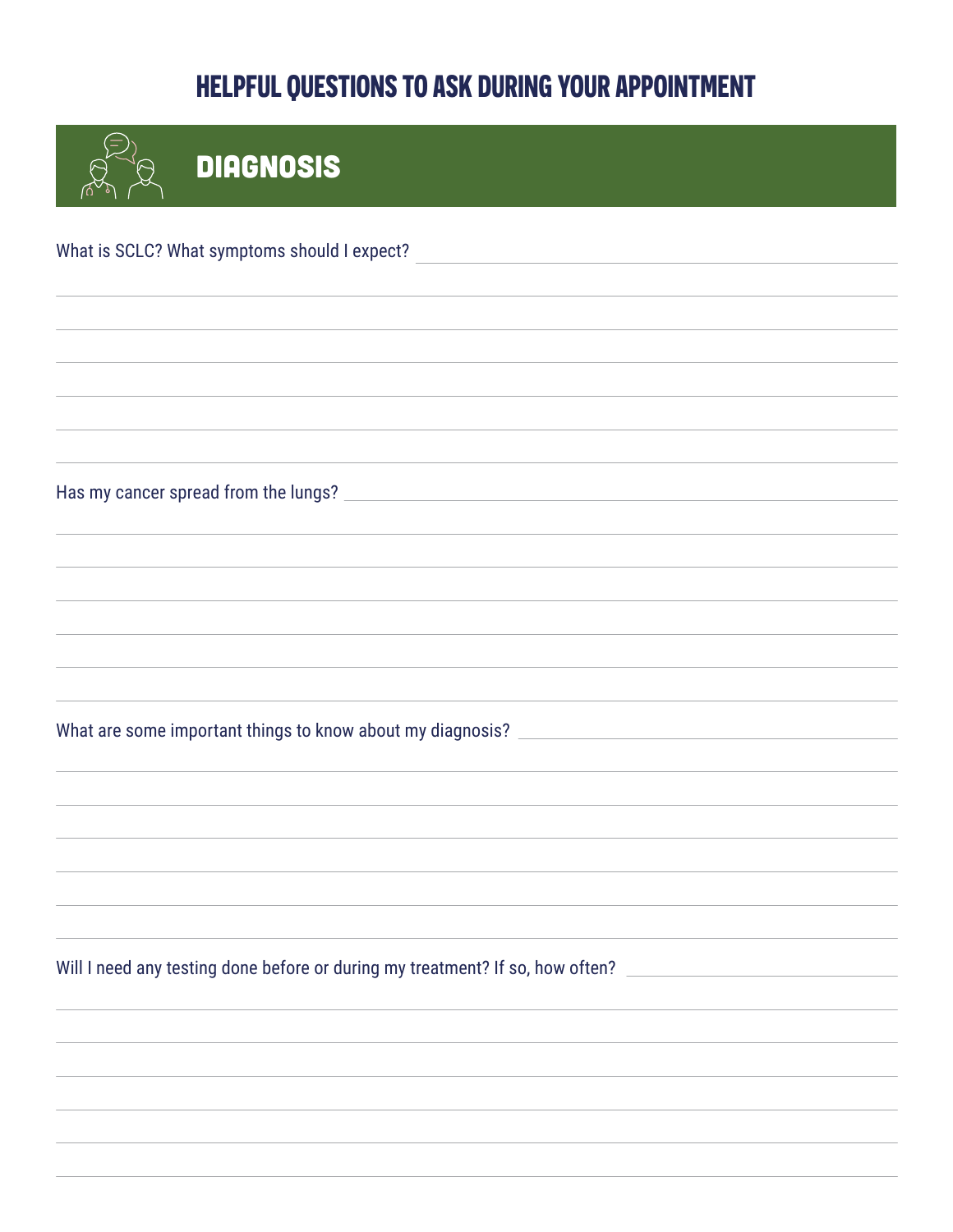**DIAGNOSIS** Are there any other types of doctors I should see?

Is there anything I need to think about regarding eating, exercise or other lifestyle issues?

Is there a social worker or navigator who can help with finding resources such as counseling, groups, transportation or financial assistance?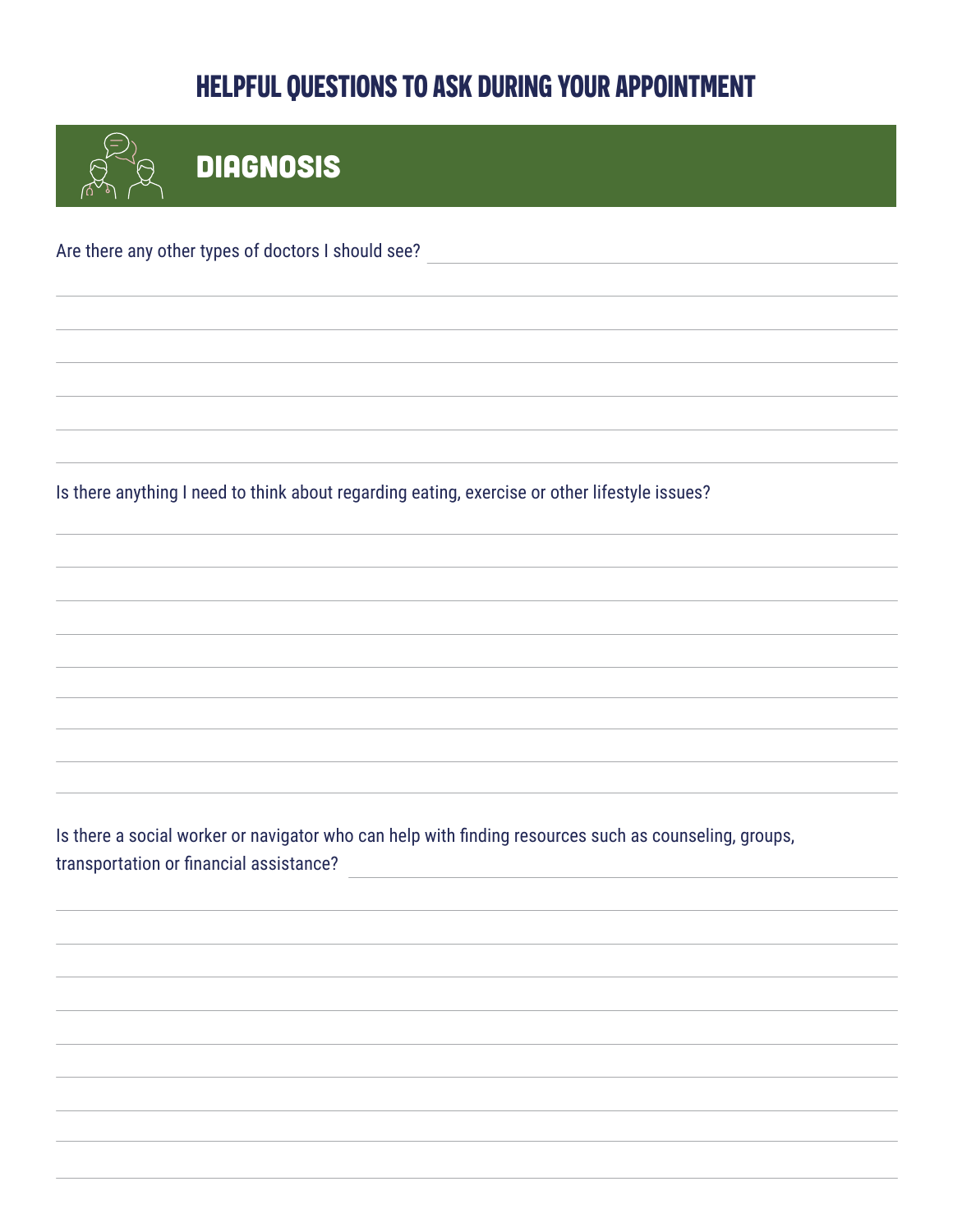| <b>TREATMENT</b>                                                                                                |  |  |  |
|-----------------------------------------------------------------------------------------------------------------|--|--|--|
| What are my treatment options?                                                                                  |  |  |  |
|                                                                                                                 |  |  |  |
|                                                                                                                 |  |  |  |
|                                                                                                                 |  |  |  |
|                                                                                                                 |  |  |  |
|                                                                                                                 |  |  |  |
|                                                                                                                 |  |  |  |
|                                                                                                                 |  |  |  |
|                                                                                                                 |  |  |  |
| Can we discuss and set up goals for my treatment? [200] [201] [201] [201] [201] [201] [201] [201] [201] [201] [ |  |  |  |
|                                                                                                                 |  |  |  |
|                                                                                                                 |  |  |  |
|                                                                                                                 |  |  |  |
| When will my treatment start? How often will I have to come into the office to get treated?                     |  |  |  |
|                                                                                                                 |  |  |  |
|                                                                                                                 |  |  |  |
|                                                                                                                 |  |  |  |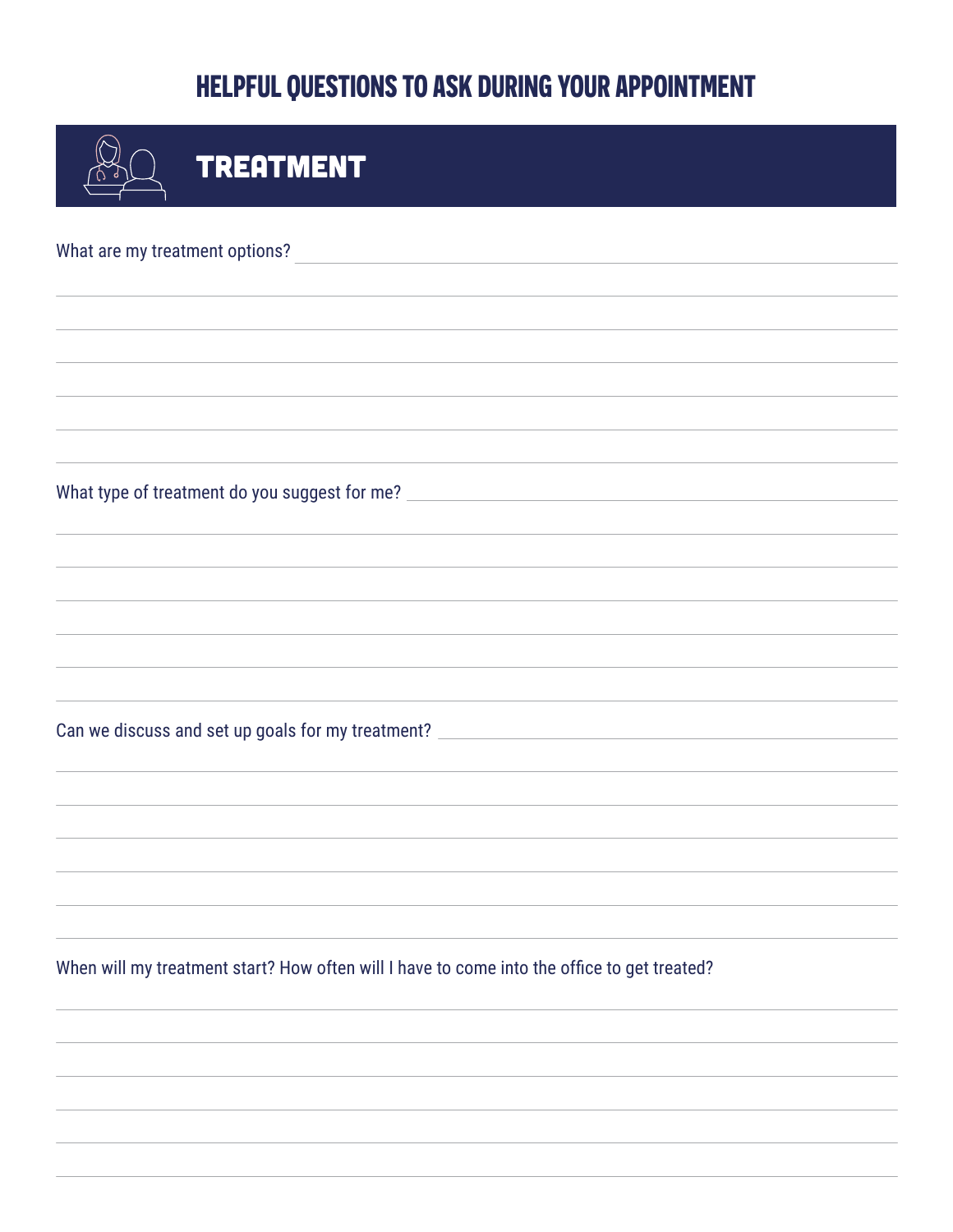

# **TREATMENT**

Will I be able to drive myself to and from treatment, or should I have someone else help me?

What side effects should I expect from treatment? What can I do to cope with or reduce these side effects?

What are my options if my treatment does not work or if my cancer comes back?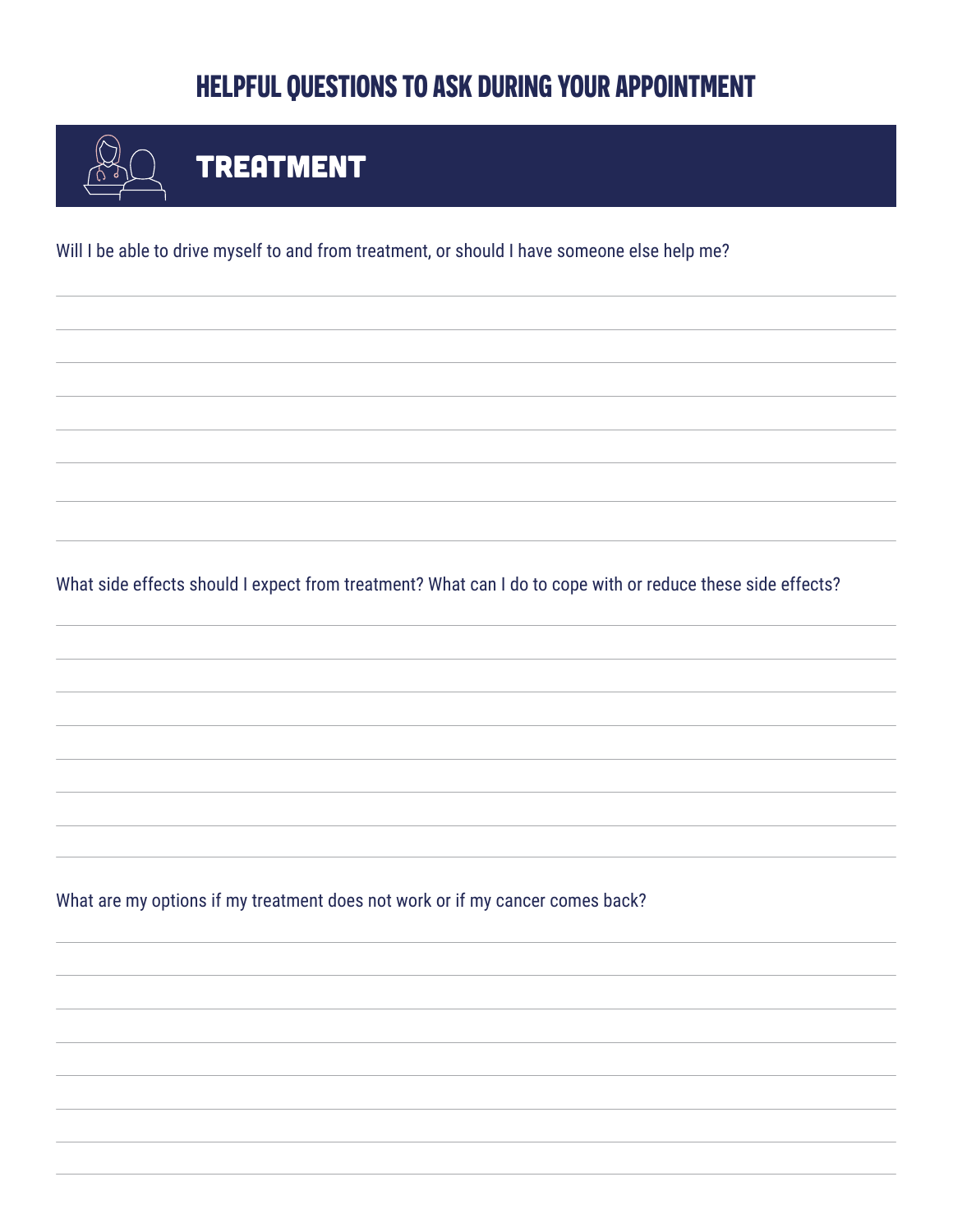| <b>TREATMENT</b>                                                                                              |  |  |  |  |
|---------------------------------------------------------------------------------------------------------------|--|--|--|--|
| Are clinical trials an option for me? How can I find a clinical trial?                                        |  |  |  |  |
|                                                                                                               |  |  |  |  |
|                                                                                                               |  |  |  |  |
| How will treatment impact my daily life? Will I be able to continue working or doing the things I like to do? |  |  |  |  |
|                                                                                                               |  |  |  |  |
|                                                                                                               |  |  |  |  |
|                                                                                                               |  |  |  |  |
|                                                                                                               |  |  |  |  |
|                                                                                                               |  |  |  |  |
| Who do I contact in the office when I need something or have a question?                                      |  |  |  |  |
|                                                                                                               |  |  |  |  |
|                                                                                                               |  |  |  |  |